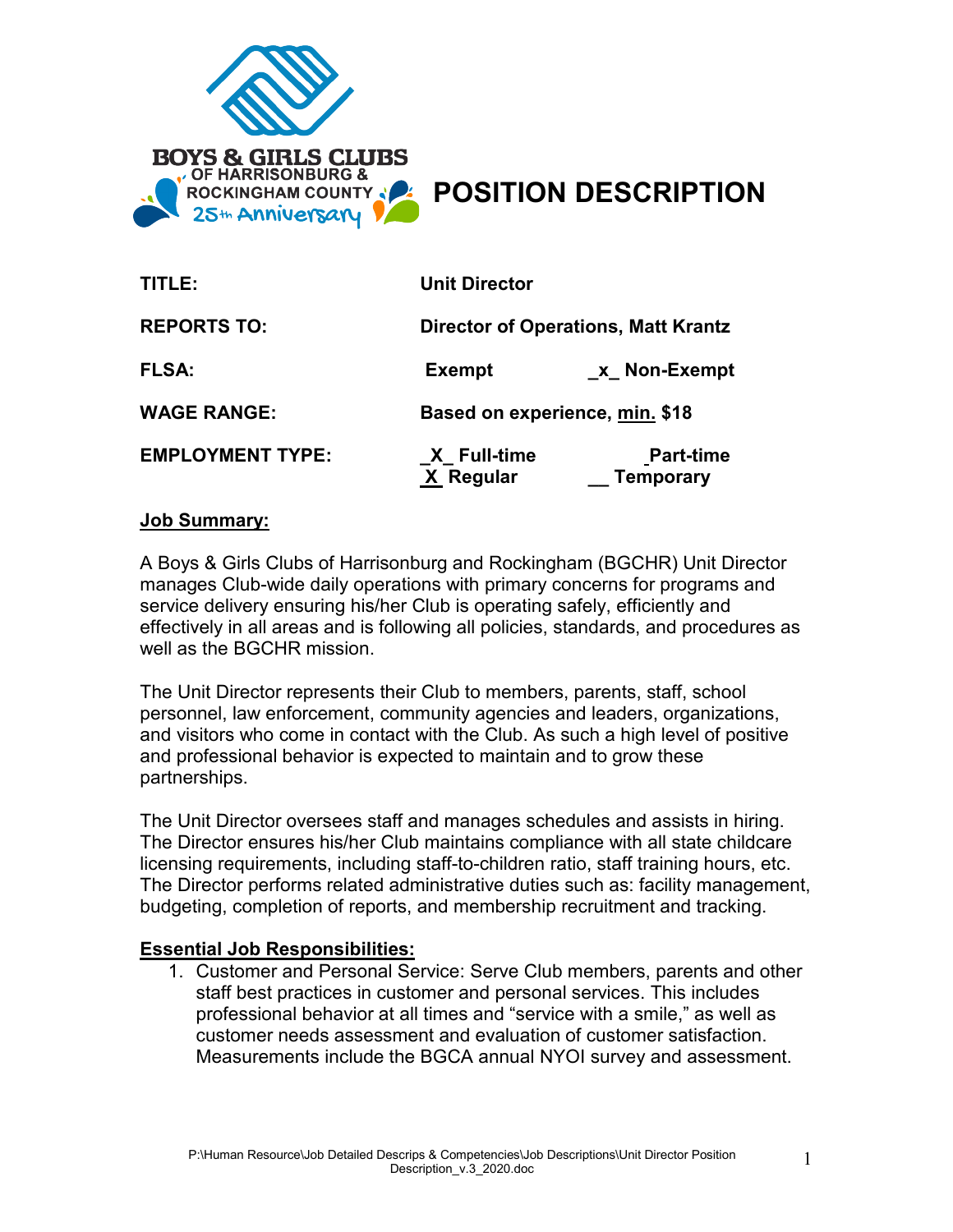- 2. Administration and Management: Knowledge of business and management principles involved in planning, resource allocation, human resources, leadership technique, and coordination of people and resources. Measurements include Club growth using Average Daily Attendance and membership retention.
- 3. Communication: Clear concise use of words, grammar and tools to properly communicate services to our families, staff, volunteers and the public. Fluency in a language other than English, particularly Spanish, is encouraged but not required.
- 4. Education and Training: The Director creates and schedules all programming for their Club. Knowledge of principles and methods for curriculum and training design, teaching and instruction for individuals and groups, and the measurement of training effects is expected at some level for the Unit Director. Experience in learning behavior and/or human psychology is relevant for our Clubs, as well.
- 5. Club Safety and Security: Each Club is assessed for safety following BGCA, Federal, and local guidelines for the safe operation of a youth service development organization. BGCHR seeks an individual with knowledge of and experience with relevant equipment, policies, procedures, and strategies to promote the protection of people, data, property, and institutions.
- 6. Personnel and Human Resources: A successful candidate will demonstrate experience creating and leading teams. The Club/Unit Director should have experience with personnel recruitment, selection, and training. The Unit Director oversees paid staff and volunteers, maintaining general and emergency information as well as training records on file. Keeps track of and approves of staff scheduled work time and submits time-sheets for payroll purposes maintains files.

Additional Responsibilities**:**

- 1. Oversees special programs and/or events (i.e. Torch Club, Keystone, Youth of the Year and Awards Programs), and participates in the implementation of other Club activities as necessary.
- 2. Handle deposits and banking transactions when necessary (i.e. field trip fees received or donations received at the Club).

## **Demonstrated Skills are needed in:**

- Customer and Personal Service: demonstration of providing services with professionalism, patience, kindness and respect.
- Computer software: Experience using databases, email, Microsoft suite including word documents, spreadsheets a must with some social media experience. Experience with Member Tracking a plus.